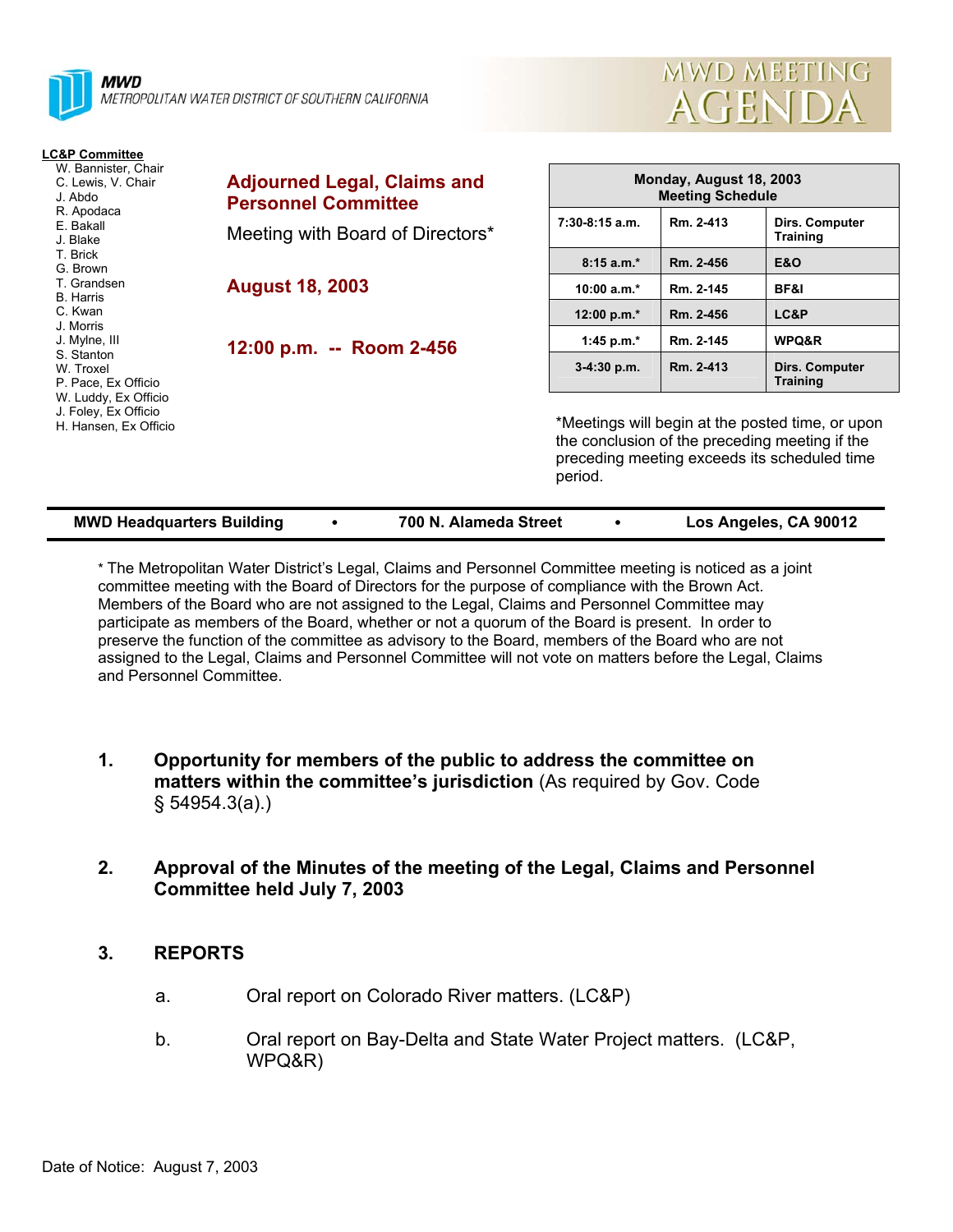## **4. CONSENT CALENDAR ITEMS — ACTION**

- **8-5** Authorize entering into and amending existing contracts with employment service agencies and professional firms supplying temporary personnel in the amount of \$4.76 million. (LC&P)
- **8-11** Approve amendment to increase professional services contract with the law firm of Muys & Associates in the amount of \$100,000 for legal services in *Arizona v. California,* No. 8 Original (U.S. Sup. Ct.). (LC&P)
- **8-12** Approve amendments for three agreements for expert analysis of water use issues in *Imperial Irrigation District v. United States* to increase contract amounts for a total of \$225,000. (LC&P)

## **5. OTHER BOARD ITEMS — ACTION**

 9-3 Discuss settlement of *Soboba Band of Mission Indians v. The Metropolitan Water District of Southern California*, U.S.D.C. Case No. CV 00-04208- GAF (MANx). (LC&P) **[Conference with legal counsel—existing litigation; to be heard in closed session pursuant to Gov. Code § 54956.9(a)]** 

# **6. BOARD INFORMATION ITEMS**

None

#### **7. COMMITTEE ITEMS**

- a. Report on *Imperial Irrigation District vs. The United States of America, Gail Norton, et al*. (Case No. 03 CV 0069 W (JFS)) **[Conference with legal counsel—existing litigation; to be heard in closed session pursuant to Gov. Code § 54956.9(a)]**
- b. Discuss legal remedies regarding perchlorate contamination in the Colorado River **[Conference with legal counsel—initiation of litigation (one potential case); to be heard in closed session pursuant to Gov. Code § 54956.9(c)]**
- c. General Counsel's report of monthly activities

#### **8. FOLLOW-UP ITEMS**

None